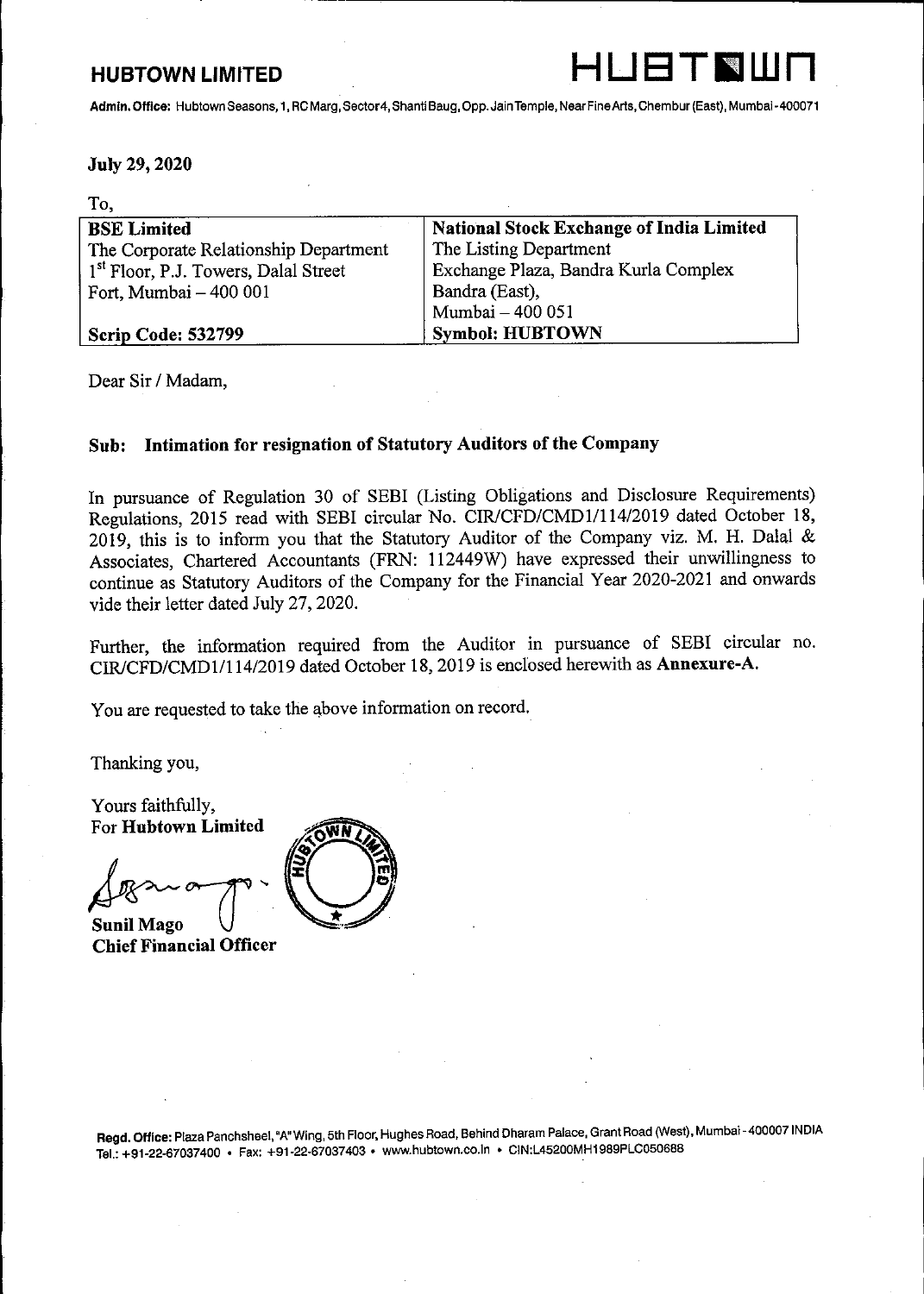

July 27, 2020

and the contract of the contract of the contract of the contract of the contract of the contract of the contract of

-To, The Board of Directors, Hubtown Limited 'Plaza Panchsheel', 'A' Wing, 5th floor Hughes Road, Behind Dharam Palace Grant Road (West), Mumbai 400007

Dear Sir,

## Sub: Resignation as Statutory Auditors of the Company from the conclusion of the 32<sup>nd</sup> Annual General Meeting to be held for the Financial Year 2019-2020.

We refer to our letter dated 31<sup>st</sup> October, 2017 with regards to our appointment as Statutory Auditors of the Company for the five-year period commencing from the conclusion of the 29<sup>th</sup> Annual General Meeting till the conclusion of the 34<sup>th</sup> Annual General Meeting and various in person discussion we had with you for past few days.

arces for completing the assignment<br>tutory Auditors of the Company for<br>accordingly, we withdraw our con-<br>from the forth coming Annual Gene:<br>20.<br>to thank the Company management<br>entire and wish the Company well for<br>the compa Dear Sir,<br>
Sub: Resignation as Statutory Auditors<br>
32<sup>nd</sup> Annual General Meeting to be<br>
We refer to our letter dated 31<sup>e</sup> Octobe<br>
Statutory Auditors of the Company for<br>
conclusion of the 29<sup>n</sup> Annual General Meeting and v In this connection, we write to inform you that considering the present COVID 19 situation and the delay in receipt of audit emoluments resulting in undue pressure on deploying necessary resources for completing the assignment, we would not be in a position to continue as Statutory Auditors of the Company for the Financial Year 2020- 2021 and onwards and accordingly, we withdraw our consent to act as Statutory Auditors for the Company from the forth coming Annual General Meeting to be held for the Financial Year 2019-2020.

We take this opportunity to thank the Company management and employees for the support given during our tenure and wish the Company well for the future,

Thanking You, Yours faithfully For M. H. Dalal & Associates Chartered Accountants  $FRN:112449W$ 

Dévang M. Dalal (Partner)

Membership No. 109049

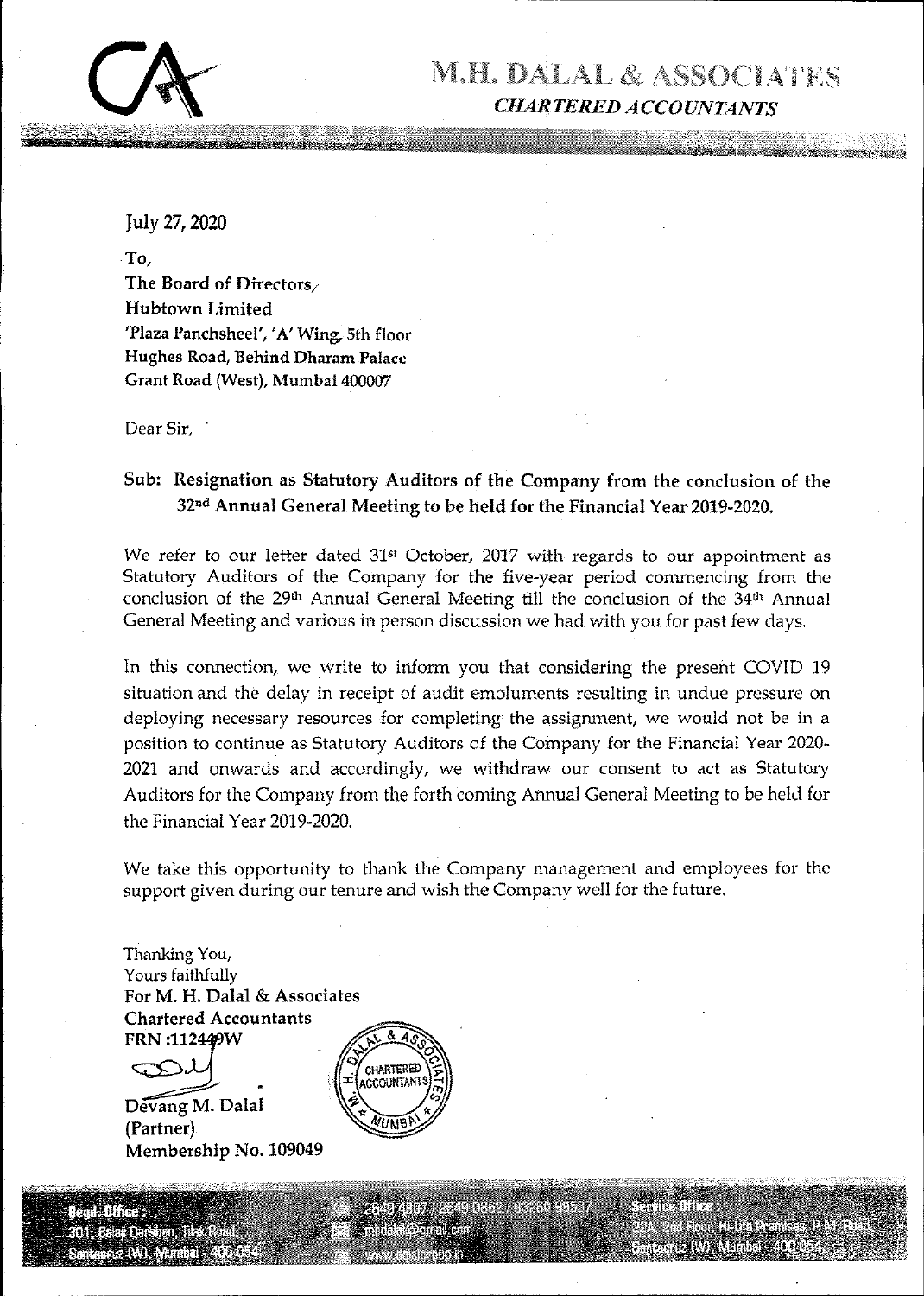

# M. H. DALAL & ASSOCIATES

### Annexure - A

#### Information of Resignation

|             |                 |                                                                                      | M. H. DALAL & ASSOCIATES<br><b>CHARTERED ACCOUNTANTS</b>                     |
|-------------|-----------------|--------------------------------------------------------------------------------------|------------------------------------------------------------------------------|
|             |                 |                                                                                      |                                                                              |
|             |                 |                                                                                      |                                                                              |
|             |                 |                                                                                      |                                                                              |
|             |                 |                                                                                      | Annexure - A                                                                 |
|             |                 | <b>Information of Resignation</b>                                                    |                                                                              |
|             |                 | (in accordance with SEBI Circular No. CIR/CFD/CMD1/114/2019 dated 18th October, 2019 |                                                                              |
|             | S. No.          | Particulars                                                                          | Remarks                                                                      |
|             | 1               | Name of the listed entity/ material                                                  | <b>Hubtown Limited</b>                                                       |
|             |                 | subsidiary                                                                           | (CIN:L45200MH1989PLC050688)                                                  |
|             | $\overline{2}$  | Details of the statutory auditor:                                                    |                                                                              |
|             |                 | a. Name:                                                                             | M. H. Dalal & Associates                                                     |
|             |                 | b. Address:                                                                          | 301, BALAJIDARSHAN,                                                          |
|             |                 |                                                                                      | TILAKROAD,<br>SANTACRUZ(W),                                                  |
|             |                 |                                                                                      | <b>MUMBAI - 400054</b>                                                       |
|             |                 | c. Phone number:                                                                     | 26490862 / 26494807                                                          |
|             |                 | d. Email:                                                                            | devang@dalagroup.in                                                          |
|             | 3               | Details of association with the listed                                               |                                                                              |
|             |                 | entity/ material subsidiary                                                          |                                                                              |
|             |                 | a. Date on which the statutory auditor<br>was appointed:                             | 30th October, 2017 (FY 2017-18)                                              |
|             |                 | b. Date on which the term of the                                                     | Till the conclusion of 34th AGM of the                                       |
|             |                 | statutory auditor was scheduled to<br>expire:                                        | Company i.e. AGM for financial year<br>2021-22                               |
|             | 4               | Detailed reasons for resignation:                                                    | The present COVID-19 situation and<br>delay in receipt<br>of<br>audit<br>the |
|             |                 |                                                                                      | resulting<br>undue<br>emoluments<br>in                                       |
|             |                 |                                                                                      | pressure on deploying necessary                                              |
|             |                 |                                                                                      | for completing<br>the<br>resources                                           |
|             | $5\phantom{.0}$ | In case of any concerns, efforts made                                                | assignment.                                                                  |
|             |                 | by the auditor prior to resignation                                                  |                                                                              |
|             |                 | (including approaching<br>the<br>Audit                                               |                                                                              |
|             |                 | Committee/Board of Directors along<br>with the date of communication made            |                                                                              |
|             |                 | to the Audit Committee/Board of                                                      |                                                                              |
|             |                 | Directors)                                                                           |                                                                              |
|             | $6\phantom{1}6$ | In case the information requested by                                                 | Not Applicable                                                               |
|             |                 | the auditor was not provided, then<br>following shall be disclosed:                  |                                                                              |
|             |                 | a. Whether the inability to obtain                                                   | Not Applicable                                                               |
|             |                 | sufficient appropriate audit evidence                                                |                                                                              |
|             |                 | was due to a management-imposed                                                      |                                                                              |
| YAL (O)HROX |                 | Tel: No. == 2649 48074.2649 0862 / 93260 99537 == Service Office :                   |                                                                              |
|             |                 |                                                                                      |                                                                              |
|             |                 |                                                                                      |                                                                              |
|             |                 |                                                                                      |                                                                              |
|             |                 |                                                                                      |                                                                              |
|             |                 |                                                                                      |                                                                              |
|             |                 |                                                                                      |                                                                              |
|             |                 |                                                                                      |                                                                              |

Service Office : 2A, 2<sup>54</sup> Floor, 11i-Life Premises.<br><sub>R</sub>otacruz (W), Mumbai – 400 05.